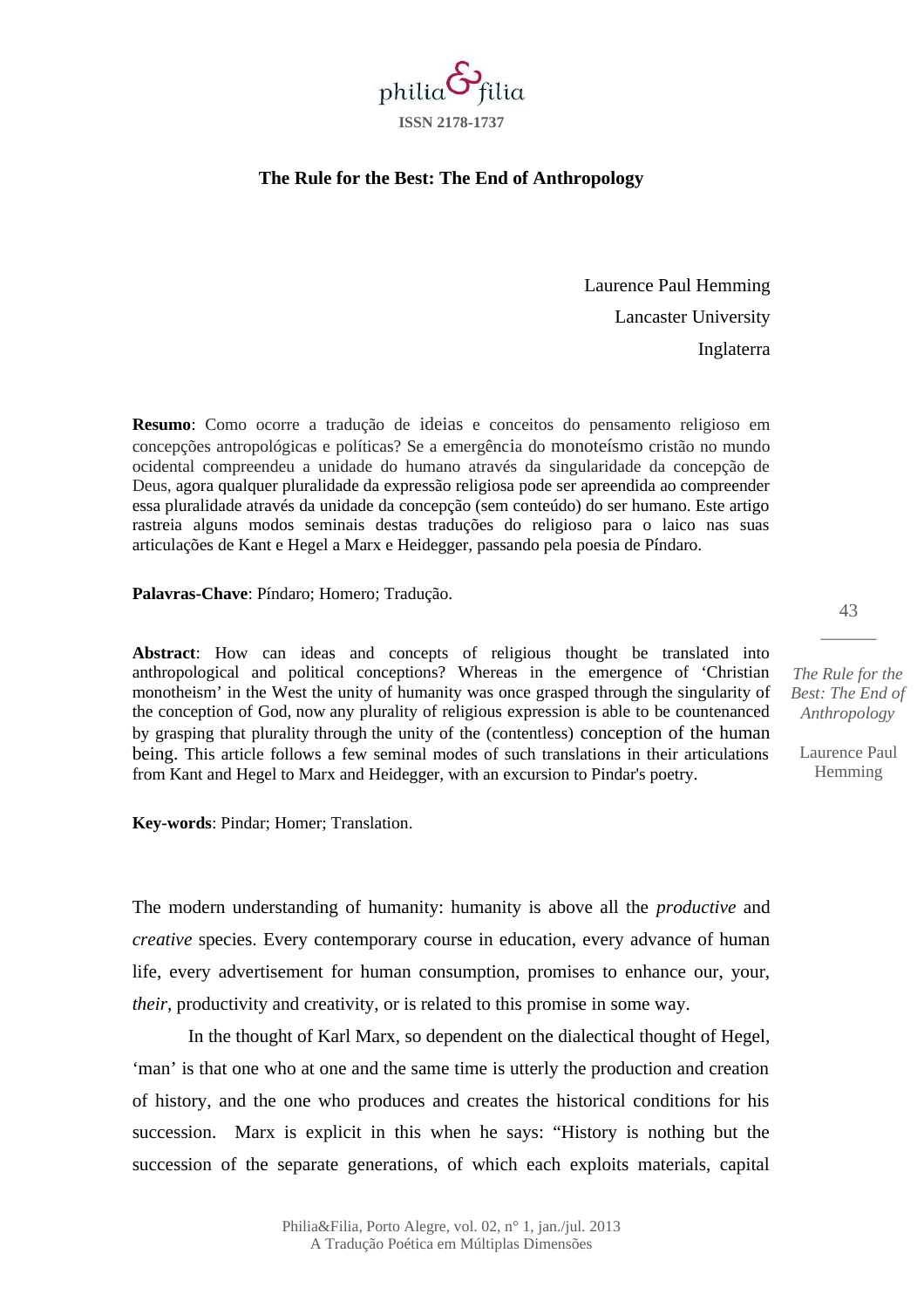

funds, forces of production, handed down to it by all preceding generations, hence, on the one hand, continuing the traditional activity in completely changed circumstances and, on the other, modifies the old circumstances with a completely changed activity".[1](#page-1-0)

The thought that Marx expresses here lies at the very basis, not only of Marxism, but every contemporary form of the understanding of society. Above all contemporary capitalism, let alone the dried-out husk of the twentieth century's terrifying experiments with communism and fascism, measures its success or failure (a success or failure much in the balance at this present time), on the basis of its ability to create or destroy value. It is not accidental that Marx takes up the terminology of religion in the working-out of his thinking, especially when he expresses his estimation of the 'idea' as 'lord', and in doing so characterises the creativity that hitherto was said to belong to the God of the Book of Genesis, to describe the activity of the production of value (capital) as such.<sup>[2](#page-1-1)</sup>

From the outset the posing of the question of the 'they', of humanity as a multitude and 'as a whole' ('man', humanity, 'the human person', etc.), poses a *political* question. Every theory of political life that confronts us in the present age is grounded in an anthropology, that is to say, who 'man' is in general, what 'he' is to become, what the ground and possibility for his freedom is, and where he is to go. 'He' (for which you must also read 'she'), has, or ought to have, a vote. In the

44  $\overline{\phantom{a}}$ 

*The Rule for the Best: The End of Anthropology*

<span id="page-1-0"></span><sup>&</sup>lt;sup>1</sup> Karl Marx and Friedrich Engels, *Der deutsche Ideologie: Kritik der neusten deutschen Philosophie in ihren Repräsentanten Feuerbach, B. Bauer und Stirner, und des deutschen Sozialismus in seinen verschiedenen Propheten* (1932 [1845–46])in *Marx Engels Werke*, Berlin, Dietz Verlag, 1990 (1958), vol. 3, p. 45. "Die Geschichte ist nichts als die Aufeinanderfolge der einzelnen Generationen, von denen Jede die ihr von allen vorhergegangenen übermachten Materiale, Kapitalien, Produktionskräfte exploitiert, daher also einerseits unter ganz veränderten Umständen die überkommene Tätigkeit fortsetzt und andrerseits mit einer ganz veränderten Tätigkeit die alten Umstände modifiziert." The original German is more in note form: my translation has been modified for the sake of flow, without alteration of the underlying sense.

<span id="page-1-1"></span><sup>2</sup> Karl Marx, *Grundrisse der Kritik der politischen Ökonomie* in *Marx Engels Werke* (MEW), Berlin, Dietz Verlag, 2005 (1983, 1939–1941), vol. 42: p. 97. "Die Individuen nun von *Abstraktionen* beherrscht werden, während sie früher voneinander abhingen. Die Abstraktion oder Idee ist aber nichts als das theoretische Ausdruck jener materiellen Verhältnisse, die Herr über sie sind." ("Individuals are now ruled by *abstractions*, whereas earlier they depended on one another. The abstraction or idea is, however, nothing other than the theoretical expression of those material relations which rule over them."); p. 243. "Und die Vermehrung der Werte kann nur dadurch stattfinden, daß ein Wert über das Äquivalent hinaus erhalten, also *geschaffen* wird" ("the increase of values can therefore take place, only if a value over the equivalent is obtained, thus is *created*"). (Marx's italics)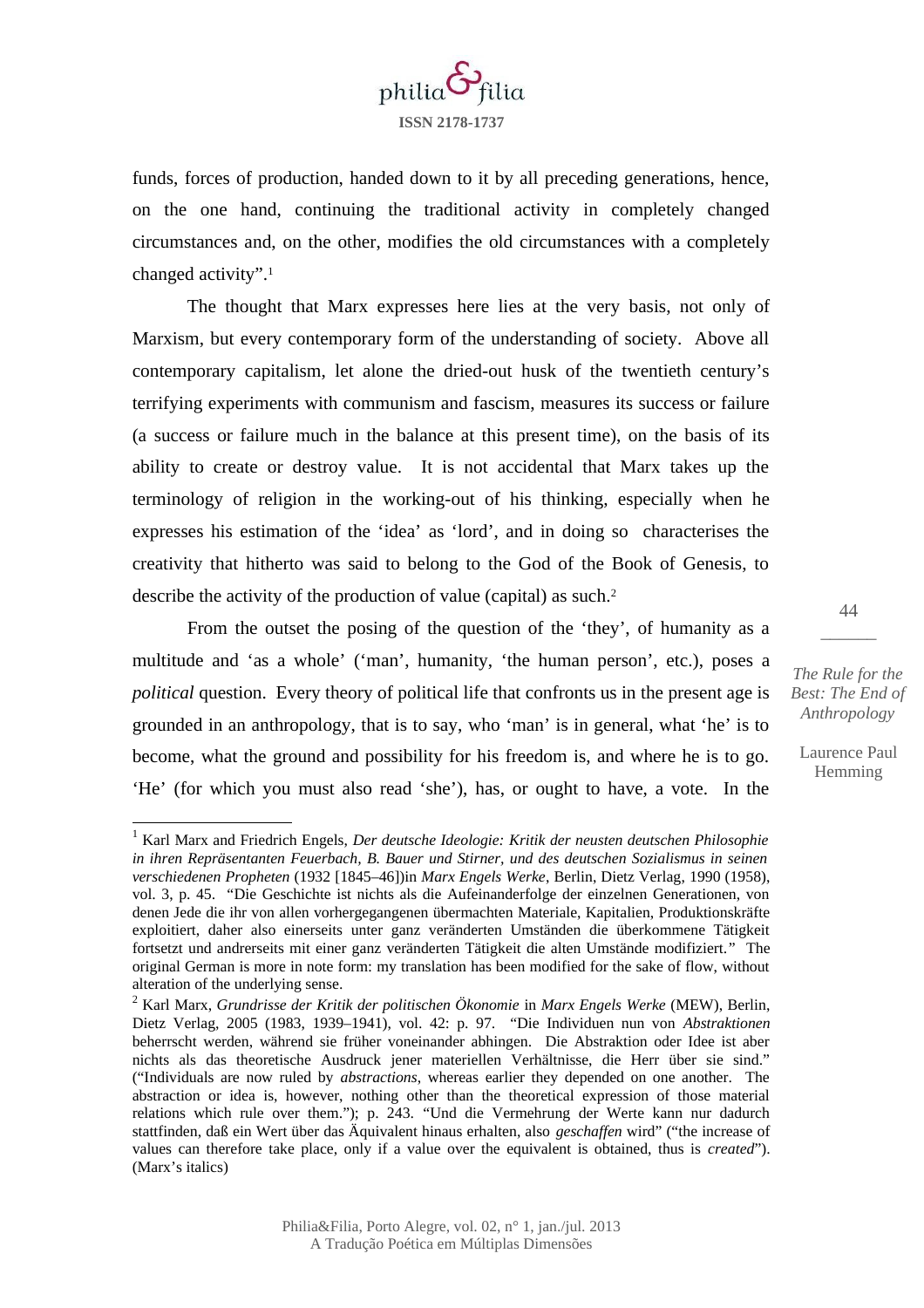

exercise of the democratic vote is secured the identity of every man, or woman, with every other. More than anything else, democratic politics already presupposes a distinct and very specific anthropology, for whom the question of God and the gods, of 'religion', and its freedom, is a constant antagonism.

The essence of the contemporary anthropology is atheistic, exactly what Marx names in seeking to take over the language of religion for the sake of explaining the existence of the human production of history and society itself. Nowhere is this more manifest than in contemporary liberal democracy. If we take one of the foremost exponents of the theory of the state in relation to religion, Martha Nussbaum, we find her saying from the outset "all modern democracies are currently in a state of fear, and growing religious diversity is one of the things that most keenly inspires fear".[3](#page-2-0) Nussbaum's thesis is that "liberty of conscience is incompatible with any type of religious establishment". Is this true of the situation in the United States? Nussbaum is concerned that the (Federal, American) state itself be free to guarantee liberty of conscience, a pattern for liberty of religious belief anywhere else (a pattern of liberal religious freedom). This freedom necessitates that the state already be freed from any religious involvement of its own. Let me answer my initial question ( $'$ is this true of the situation  $\dots$  ?) by summarising her basic thesis with a quote: "North America is the land of religiosity par excellence . . . the state emancipates itself from religion by emancipating itself from the *state religion* . . . therefore the *state* can have emancipated itself from religion even if the *overwhelming majority still considered themselves obliged to fulfil their religious duties* . . . Therefore the *state* can have emancipated itself from religion even if the *overwhelming majority* is still religious. And the overwhelming majority does not cease to be religious by being religious *in private*." This is a good summary of Nussbaum's thesis developed in several places on this question, applicable above all to the American situation. Yet I quote not her, but a text written in1843 and published the following year, by, in fact, Karl Marx.<sup>[4](#page-3-0)</sup> Marx repeats (self-consciously) an essential position of Hegel, but one which was imposed in anything but theoretical ways on every part of the Europe

*The Rule for the Best: The End of Anthropology*

45  $\overline{\phantom{a}}$ 

<span id="page-2-0"></span><sup>3</sup> Martha C. Nussbaum, *Liberty of Conscience: The Attack on Equal Respect* in *Journal of Human Development*, vol. 8 (2007), p. 339. The ideas Nussbaum advances here are essentially a summary of her book Marta C. Nussbaum, *Liberty of Conscience: In Defense of America's Tradition of Religious Equality*, Philadelphia, Basic Books, 2008.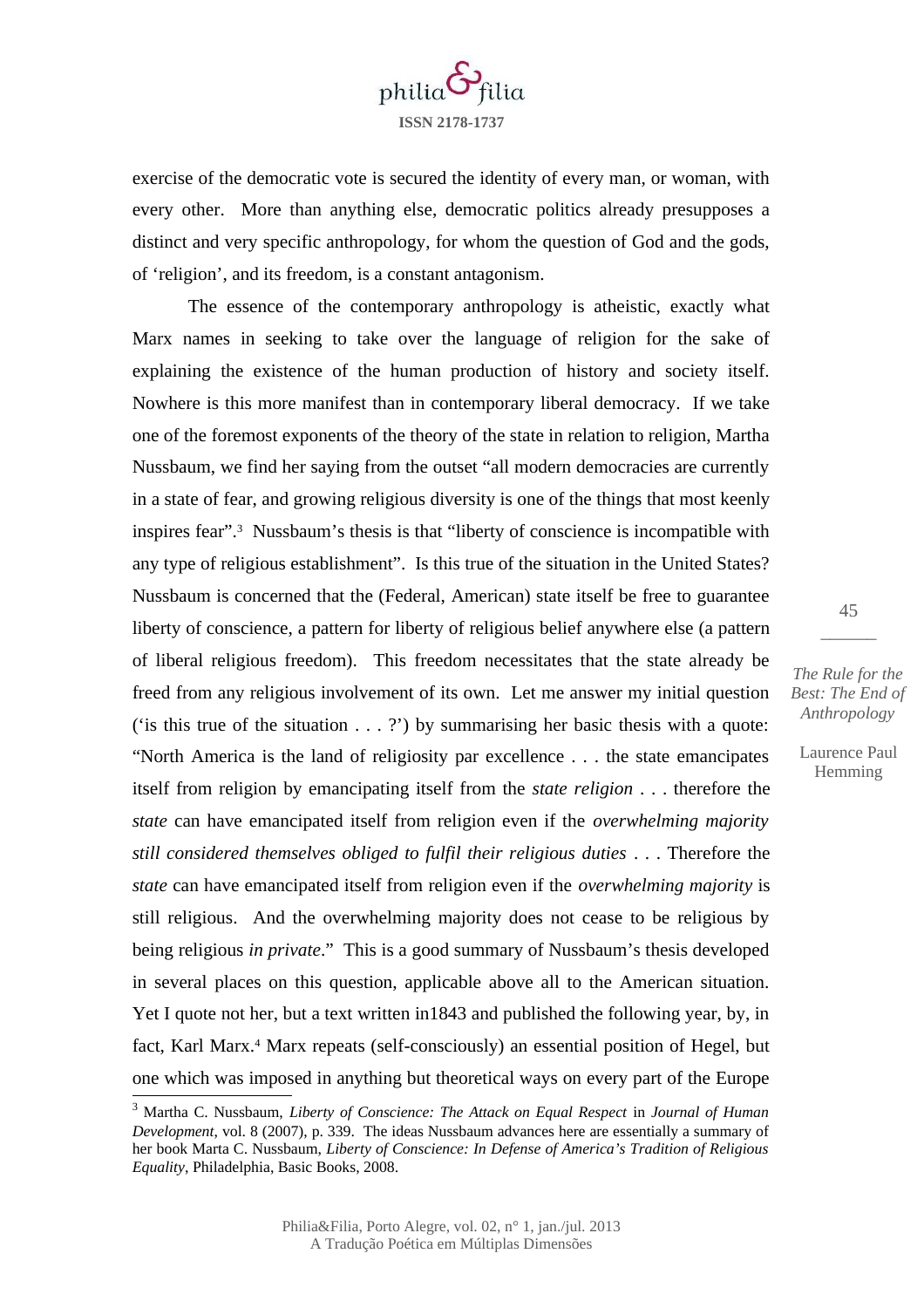

which had been occupied by, and whose future constitution was in some part at least conditioned by, Napoleon. At the same time what this quote encapsulates lies at the basis of the Constitution of the United States of America. This understanding, that religion is to be practised in private and so has no place in the public sphere, formed the essence of Napoleon's enforced 'concordat' with Pope Pius VI of 1801, which ushered in the religious settlement of modern, 'democratic' Europe.<sup>[5](#page-3-1)</sup> In this (religious) sense Europe merely caught up to where the revolution of 1776 had begun.

An anthropology, which describes the essence of the being of being human, what each man or women *is* with respect to themselves, and so which assumes the essential equality of all men and women before the law and within the state, necessarily produces, and is secured on the basis of, a very specific politics. At the same time that politics shows how, concealed in the essence of every anthropology, there is an attempt to reserve an understanding of the human being to a place *apart* from the determinations and effects of any understanding of divinity. Even for the religious anthropologist (who, if he has one, fulfils his religion in private), anthropology is essentially atheistic. And here I might just disappoint you. I am not proposing an 'alternative'; I do not have 'the solution'; I am not going to introduce you to a 'better anthropology'; – all these are the temptations of the modern instrumentalising mind (a vice to which academics are especially given). Above all, this argument is not really about religious freedom (or even religion) at all, even as it begins there. I merely want to draw your attention to an inherent danger in every transition from *its* to *they*.

What is the ordinary procedure of anthropology? Anthropology speaks initially of a unity, 'man', 'the human person', such that the nature of being itself is to know and to be known through an original unity. On the other hand, man's nature

*The Rule for the Best: The End of Anthropology*

46  $\overline{\phantom{a}}$ 

<span id="page-3-0"></span><sup>4</sup> Karl Marx, *Zur Judenfrage* (1843) in *Marx Engels Werke* (MEW), Berlin, Dietz Verlag, 2006 (1981, 1927), vol. 1, p. 352–353. "Dennoch ist Nordamerika vorzugsweise das Land der Religiosität . . . als *Staat* emanzipiert sich der Staat von der Religion, indem er sich von der *Staatsreligion* emanzipiert . . . Der Staat kann sich also von der Religion emanzipiert haben, sogar wenn die *überwiegende Mehrzahl* noch religiös ist. Und die überwiegende Mehrzahl hört dadurch nicht auf, religiös zu sein, daß sie *privatim religiös* ist.

<span id="page-3-1"></span><sup>&</sup>lt;sup>5</sup> The Concordat said, not (as the pope had demanded) that 'Catholicism is the religion of France', but rather, 'Catholicism is the religion of the majority of Frenchmen'. In other words, an entirely private matter, which for the individual could a matter of choice.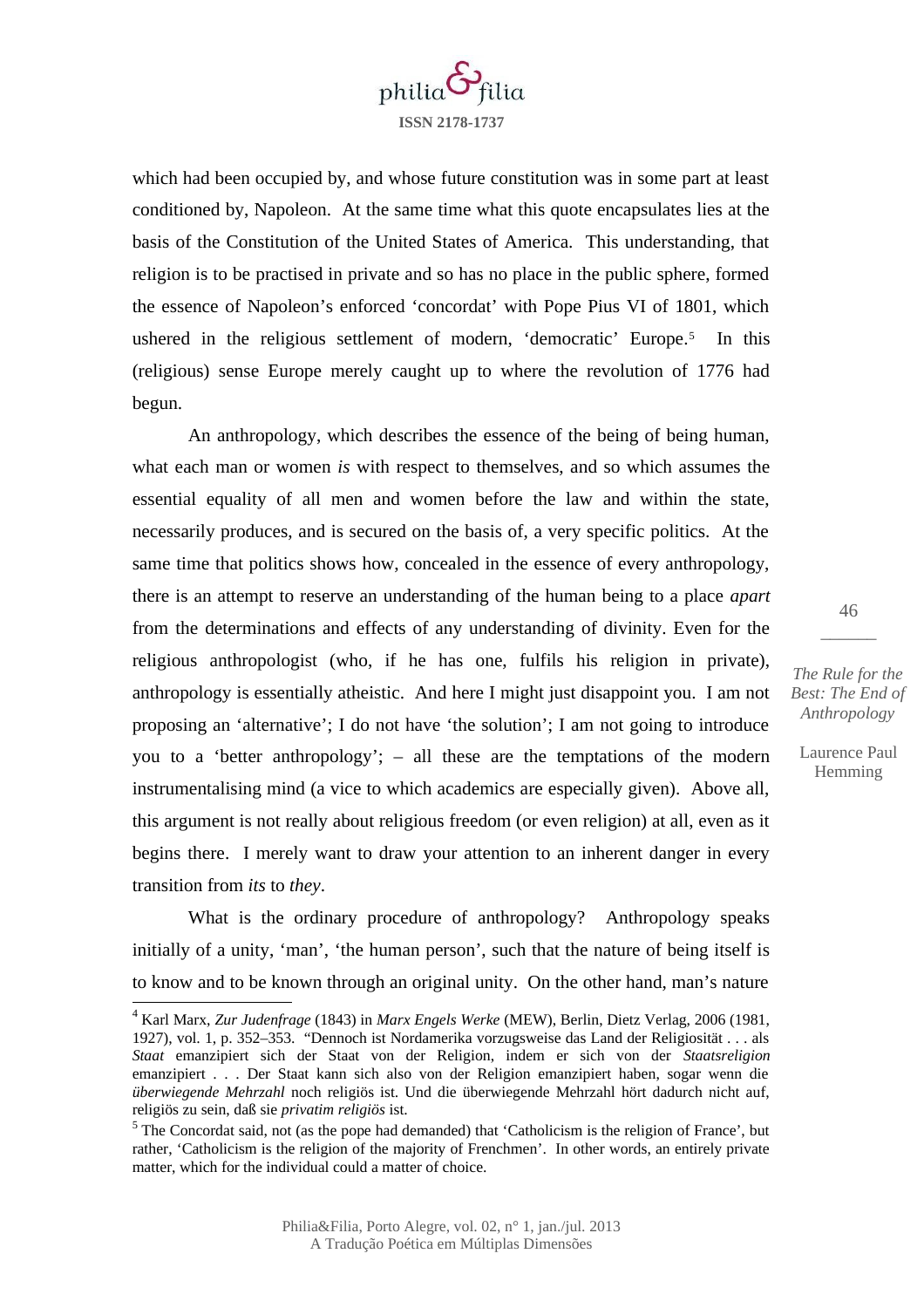

is absolute openness for all being, 'being as a whole', 'in its essence', or, to put it in one (idealist) word, man is as much *Geist* as he is matter. This is the very ground of a metaphysical anthropology.

I am interested in nothing other than the order of *procedure* here. Anthropology proceeds from the establishment of the *essence* or being of man *as such*, to being in general. This is how anthropology proceeds, in order to establish its universal 'humanity'. The entanglement with religious freedom that I have already drawn attention to merely indicates an unfolding and a transformation in the way in which this whole is grasped. For whereas in the emergence of 'Christian monotheism' in the West the unity of humanity was once grasped *through* the singularity of the conception of God (which had political consequences), *now* any plurality of religious expression is able to be countenanced by grasping that plurality *through* the unity of the conception of the human being. Conception means merely 'that thought which goes in advance of every thought': at one time the singularity of the subjectivity of that which underpins (the 'sub-iectum') all things – 'God': now 'humanity', 'man'.<sup>[6](#page-4-0)</sup> In this sense Anthropology is entirely consistent with its Kantian origins, Kant who says (in entire conformity with Descartes' argument *cogito, ergo sum*), "the: 'I think' must be able to accompany all my representations".<sup>[7](#page-4-1)</sup> The unity of the self, and its *prior* existence, is pre-posited in every subsequent thought of anything else I think. This is the strict basis for any anthropology at all. Before this prior identity and unity is secured, nothing like an anthropology existed thematically in thought, either theological or philosophical. Which is why we have to *read back into* Augustine, Aristotle, Plato, and every pre-Enlightenment thinker the

*The Rule for the Best: The End of Anthropology*

47  $\overline{\phantom{a}}$ 

<span id="page-4-0"></span><sup>&</sup>lt;sup>6</sup> It is in *precisely* this sense that Marx grasps the very radicality of Hegel's politics, when he says that from henceforth "the critique of heaven transforms itself into the critique of the earth, the *critique of religion* into the *critique of right*, the *critique of theology* into the *critique of politics.*" Karl Marx, *Zur Kritik der Hegelschen Rechtsphilosophie* (MEW1), p. 379. "Die Kritik des Himmels verwandelt sich damit in die Kritik der Erde, die *Kritik der Religion* in die *Kritik des Rechts*, die *Kritik der Theologie* in die *Kritik der Politik*." (Marx's emphases) Martin Heidegger noted repeatedly how, after the Enlightenment, and particularly in the modern period, all theology, no matter how 'orthodox' had become anthropology, on this very basis. It is unsurprising then, that the unimpeachably Catholic and Jesuit theologian Karl Rahner sets out his theological enterprise on the basis of an anthropological formulation. Karl Rahner, Hörer des Wortes: Zur Grundlegung einer Religionsphilosophie, Munich, Kösel-Pustet, 1941, pp. 24–25, 59 ff.

<span id="page-4-1"></span><sup>7</sup> Immanuel Kant, *Kritik der reinen Vernunft*, Frankfurt, Suhrkamp, 1974 (1787), p. 136, B 131. "Das: Ich Denke, muß alle meine Vorstellungen begleiten können."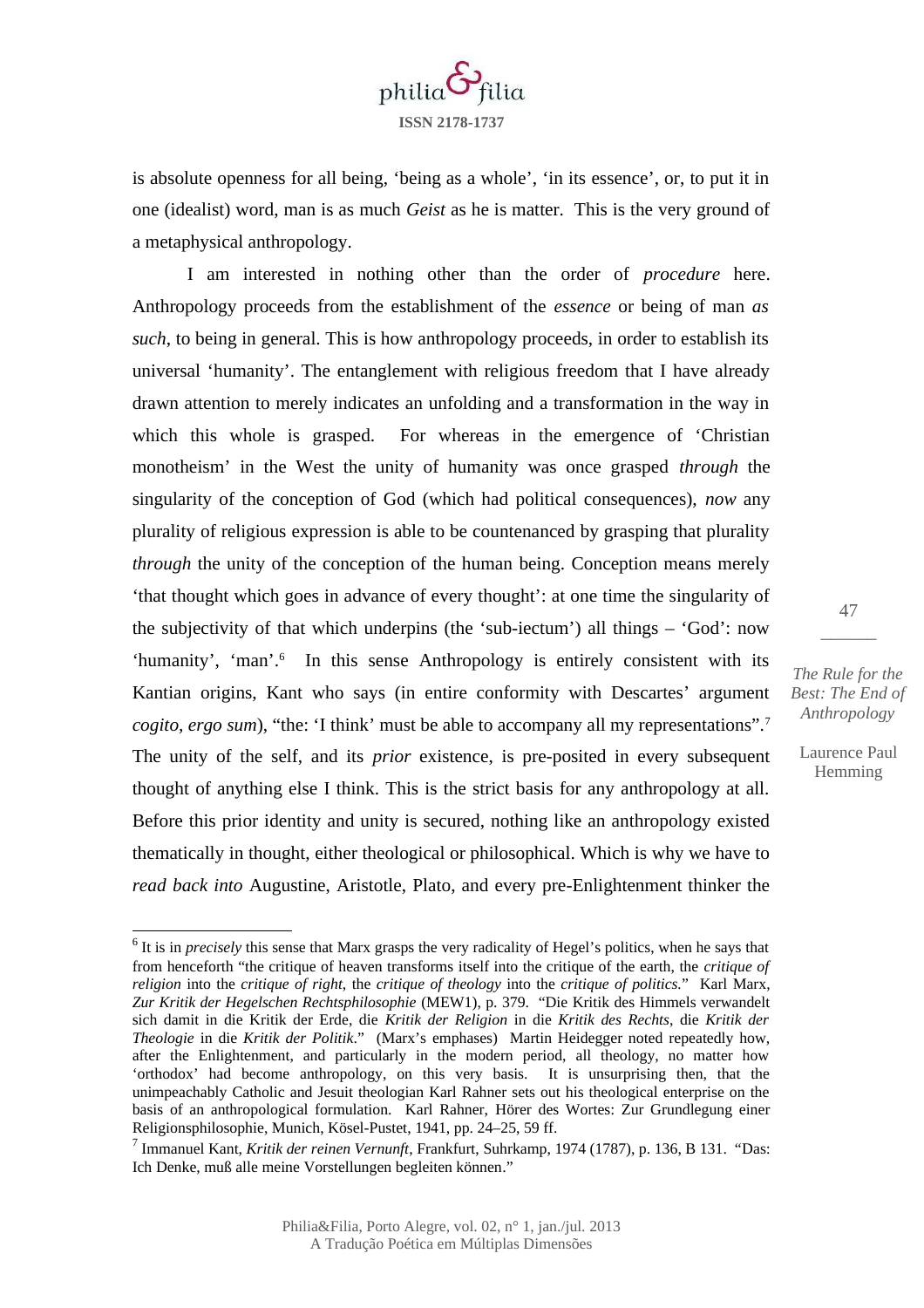

anthropology that we argue is implicit in them, even if they never actually secured it for themselves.

And yet this unity of the thinking self, given in advance of, and as the basis of, every thought, indicates the very basis of contemporary politics. For the *subject* as the 'nature' or essence of man in general, is contentless; this subjectivity (as pure, mere, possibility) is secured *in advance* of every thought: it is the persistent presence of self-presence to self. *As* this, it is how the essence, the being, of man as such is secured through a kind of constant re-presenting, constant presence. But this subjectivity is the constantly-secured, as an 'in advance', *each time a thought is had*. Thus every particular thought, every 'experience' is secured in advance by the 'essence' of man as a contentless 'I think' that goes constantly in advance of the world, and has had the world explicitly wiped off it (this is what the method of doubt has secured for us, and so 'is'), and yet guarantees how world, being itself, is to be thought. Being-in-general is secured by means of this-being, which is the contentless identity of every being (man or woman) with every other. Identity, as sameness. This contentless subject that *is* in advance of everything else that *is*, even world as such, is metaphysically equal to every other subject: every difference, and so difference as such, is a super-addition, something that is added on after the fact: be it place, time, ethnicity, colour, religion, education, class, history, occupation, condition, pathology; whatever 'category' you work in anthropologically. This is even the basis for socalled gender-realignment surgery, since even the sex of a subject is, strictly speaking, a super-addition to the nature of it *as* subject. This is the metaphysical equality of the possession of the right to vote. In the vote, in democracies at least, every difference is levelled-off to a metaphysical sameness and identity at the point of the ballot-box.

To pursue this point further it will become necessary to ask all over again, what do we mean by this word, anthropology? From whence does it come? Anthropology: that which speaks of the  $\alpha$   $\beta$ more careful with our language, 'the human being': as such, in general. Anthropology speaks of what is common to every human being: that it is, as what it is. The sixth century BC Greek Lyric poet, of all the lyricists, perhaps the greatest,

48  $\overline{\phantom{a}}$ 

*The Rule for the Best: The End of Anthropology*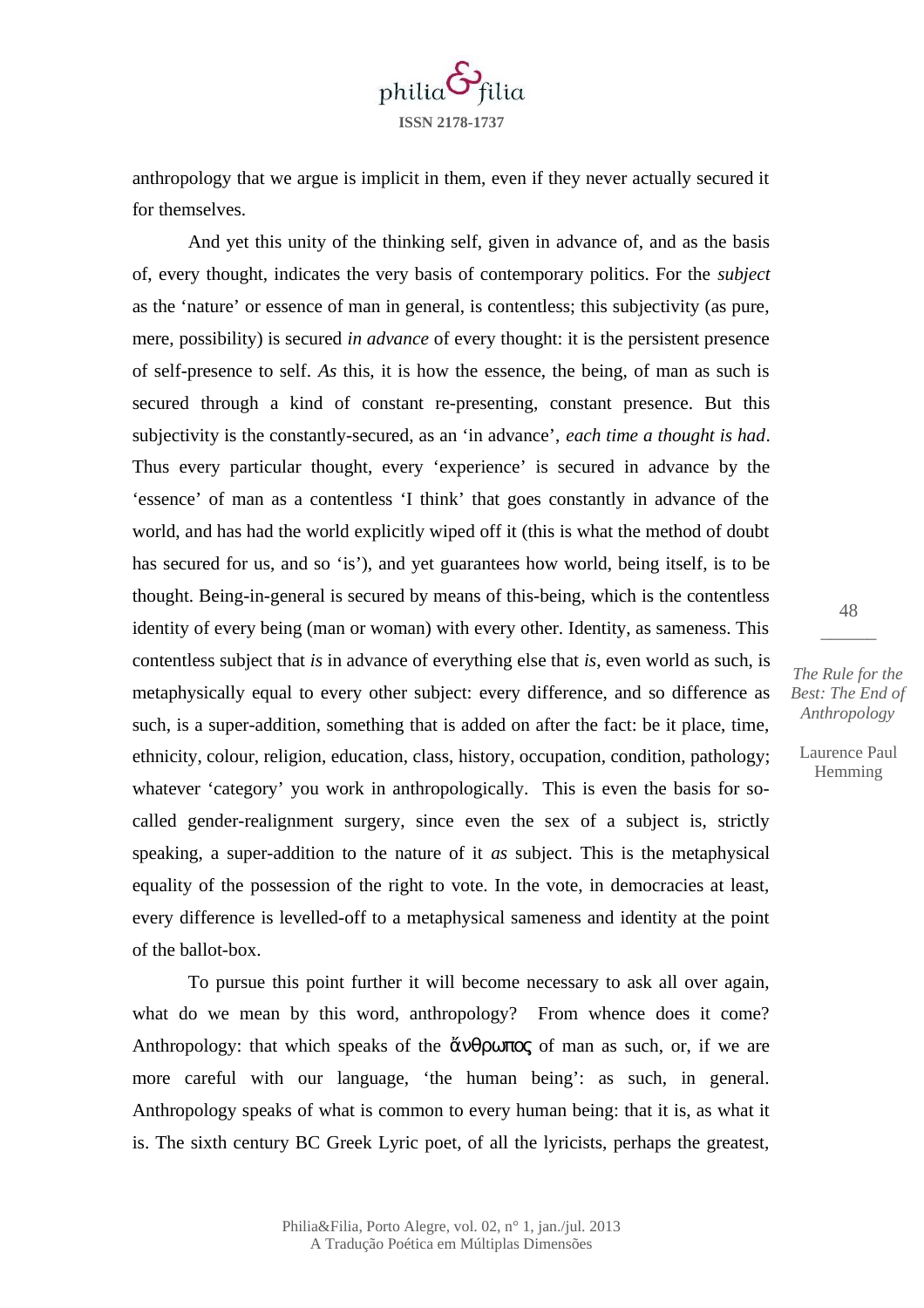

<span id="page-6-0"></span>8 Pindar, *Pythian 8*, l. 95–100.

dream of a shadow is man. But whenever Zeus-given brightness comes, a shining light rests upon men, and a gentle life. Dear mother Aegina, on its voyage of freedom safeguard this city, together with Zeus and king Aiak $\bar{\text{o}}$ s, Peleus and noble Telamon, and with Achilles.<sup>[10](#page-6-2)</sup>

49  $\overline{\phantom{a}}$ 

Laurence Paul Hemming

## έπάμεροι· τίδέτις τίδ' οὔ τις σκιᾶς ὄναρ άνθρωπος άλλ' ὅταναἴγλαδιόσδοτος έλθη, λαμπὸνφέγγοςἔπεστινἀνδρῶνκαὶ μειλίχοςαἰών. Αἴγιναφίλαμᾶτερ ἐλευθέρω στόλω πόλιντάνδεκόμιζεΔὶ καὶ κρέοντισὺνΑἰακῷ

The Eighth Pythian Ode is one of the epinician, or victory, odes, those that celebrate

the victories of the games, said to have been composed in Pindar's seventy-sixth

year.[9](#page-6-1) These lines are among the best known in Pindar, celebrating the victory of Aristomenes at the Pythian games at Delphi, and Aristomenes' homecoming to

Aegina. Aristomenes' name means (roughly) 'Best in Courage (on the field of trial)'. The ode meditates in alternate strophes on how fame and ignominy befalls

mortals, and how even the fame of mortals is fleeting – the suggestion is, especially

Creatures of a day! What is a man? What is he not? A

after death. A commonly offered translation runs:

Πηλεῖ τεκἀγαθῷ Τελαμῶνι σὐν τ' Ἀχιλλεῖ.<sup>[8](#page-6-0)</sup>

Pindar, ends his eighth Pythian Ode with six of the most beautiful lines of his genre. They read:



<span id="page-6-1"></span><sup>9</sup> The date generally accepted for this Ode is 446. See R. W. B. Burton, *Pindar's Pythian Odes*, Oxford, Oxford University Press, 1962, p. 174.

<span id="page-6-2"></span><sup>10</sup> Pindar, ed. and trans. William H. Race, *Pindar: Olympian Odes; Pythian Odes*, Cambridge, Harvard University Press (Loeb Classical Library), 1997, p. 333, incl. note 3.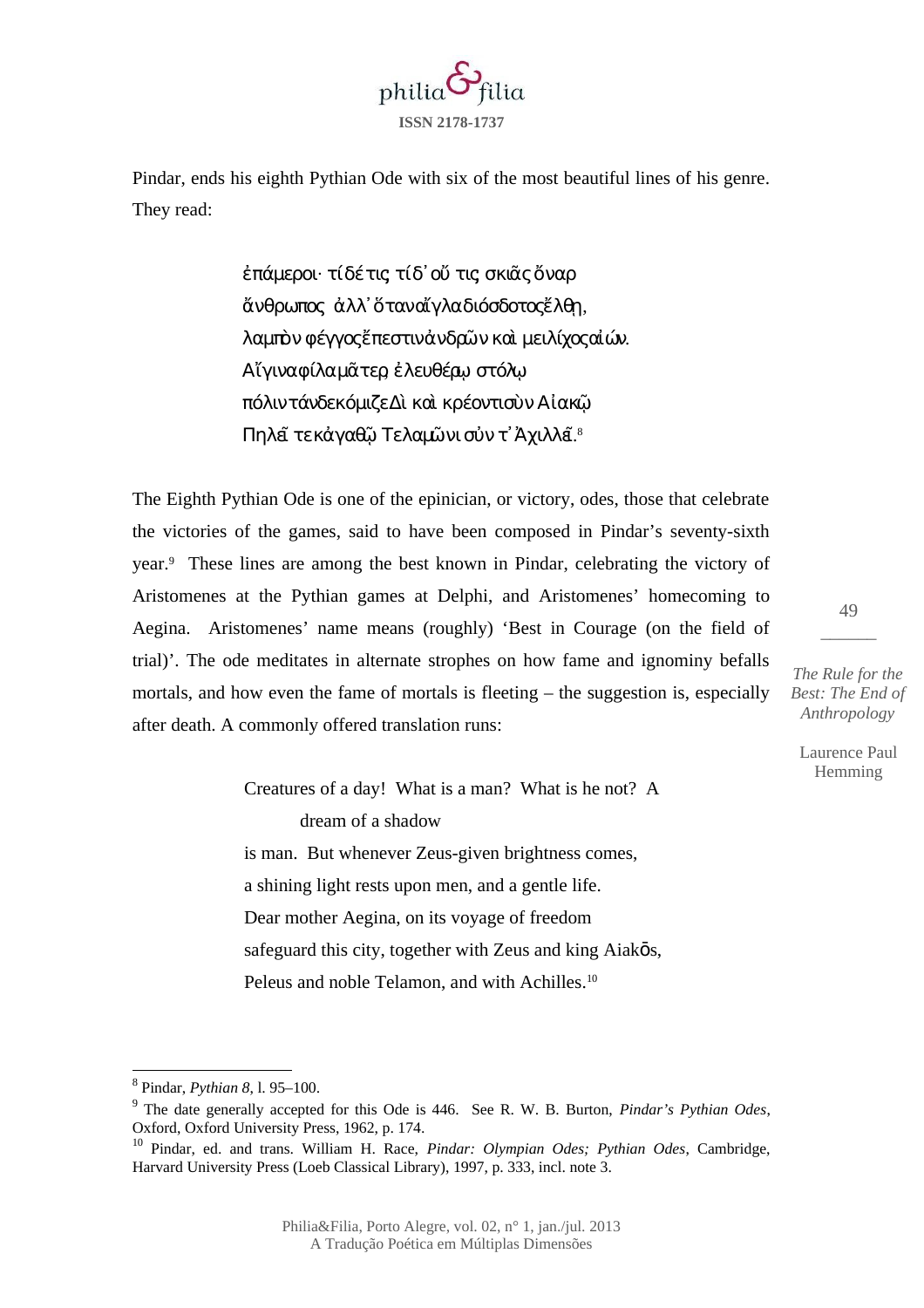

The strophe begins with a plural: ἐπάμεροι, literally, οι*,* ones with respect to, given over to, the ήμέρα, the day. The Greeks know nothing of men as a creation. The notion of the day here is not, as we seek to hear it, ephemera, men and women as the marginalia of events, but rather the opposite is at issue.  $\mathbb{E} \pi$   $\hat{\theta}$  hu $\hat{\theta}$  with respect to – concerning – the day, is that in which something is to be decided, namely the day as such: the day, we might say, of reckoning, the day which sets the measure of all other days. The plural says: for each of you, the day decides and there is a decisive day! The day in question in the ode is the day of Aristomenes' victory in the wrestling. We might say, each of us has and will have his or her day. What kind of a day? For a day is the counterpoint to a life: *in* the day, in its vicissitudes, is how we live out the life that we have. To be in the day, and to be decided *by* the day, is what is most common to each of us, and marks us out from the gods, who have no day as such, but are ἀεί. Ἀεἰ does not only mean 'ever', it can also mean 'now', the moment: but the word brings to the fore the *presencing* moment, that which presents itself and is, in a sense, present as a demand. We experience this demand as a constancy, as persisting, as what will never leave us and so persists unchanged: we see at once how the contemporary understanding of subjectivity of the subject, of self as constantpresence, usurps the time of the gods (sending them into flight) and destroys the relation to the day. This word, ἐπάμεροι, says: 'mortals'; ones who must arise through a birth; who live out our days by living *in* them, and speak out from the day, and die. We are those ones whom the day befalls (the proper meaning of the prefix, ἐπί), and are shaped and apportioned by the day *as* it falls upon us.[11](#page-7-0) Mortals are at the mercy of the day that befalls them. And it is only if we read the opening in this way that we can understand what is at issue in the enigmatic phrase

## τίδέτις; τίδ᾽οὔ τις;

*The Rule for the Best: The End of Anthropology*

50  $\overline{\phantom{a}}$ 

<span id="page-7-0"></span><sup>11</sup> See Hermann Fränkel, *Man's 'Ephemeros': Nature According to Pindar and Others* in *Transactions and Proceedings of the American Philological Association*, vol. 77 (1946), p. 133. Fränkel notes (p. 133) "And the other element, ἐπί, indicates that 'day' is 'upon' us. Just as, for instance, επίφθονος is 'exposed and subject to envy', so εφήμερος is 'exposed and subject to every actuality as it arises', and the term implies that man is moulded and remoulded by changing events and circumstances. For, according to this remarkable view, it is not merely our external condition that is liable to abrupt vicissitudes: we are **έφήμερο** courselves; our thoughts and feelings, our attitude and behaviour, our ways and actions – in short, our entire personality is shifting and at the mercy of the day."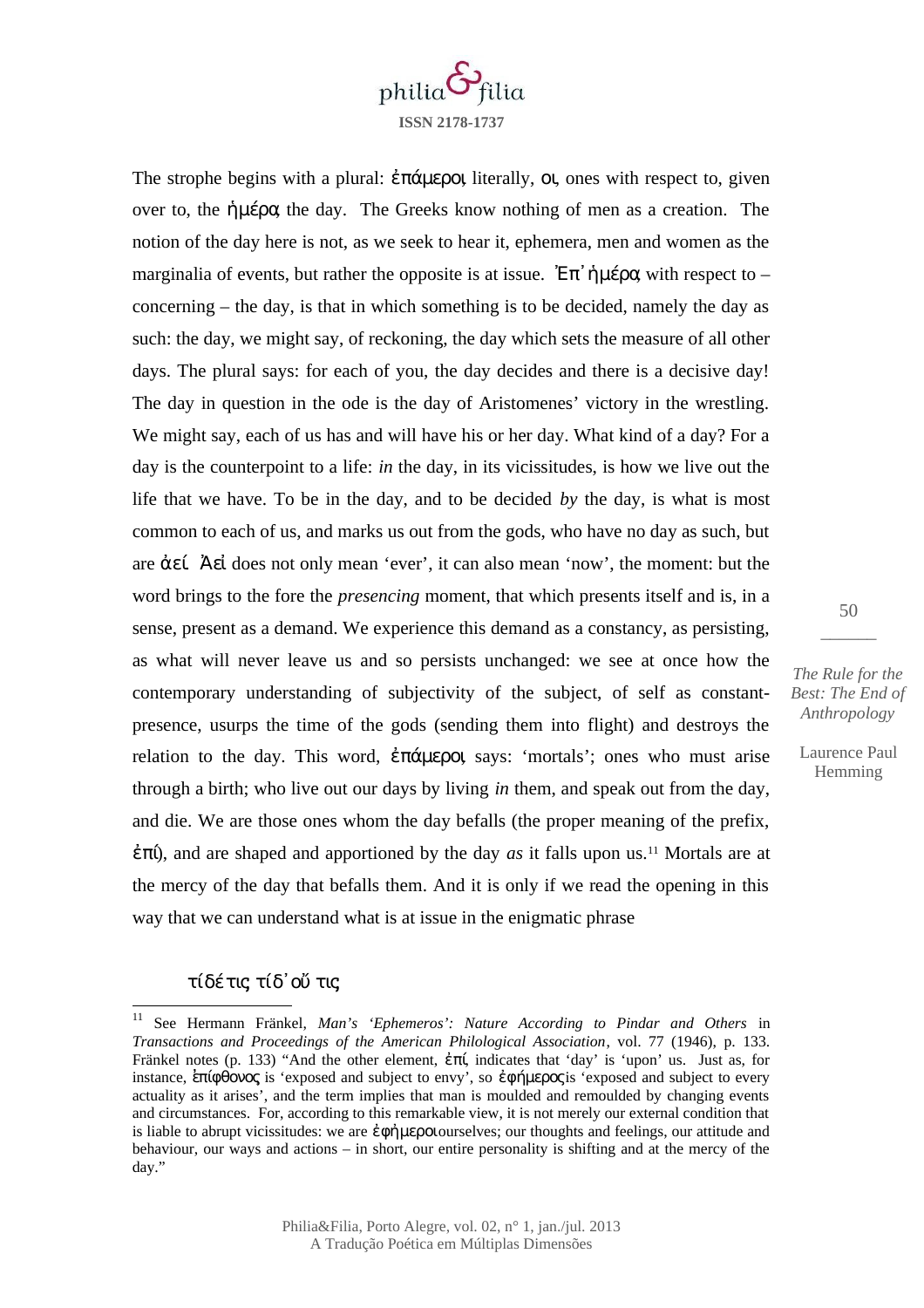

There appear to be two questions here: each asks 'what?', Greek  $\tau f$ . We who live from philosophy live from out of this question 'what?'. The founding question of Plato, of Aristotle, of the whole tradition and history of philosophy is:  $\tau(\vec{u})$  ὄν; ,'what is the (present, extant) being (in its being)?'; what is this *thing* which is the object of our enquiry? To find out the whatness in every *thing* is the discovery of its essence, what is at the same time essential to it and definitive for its being – what persists when everything else is stripped away. This  $\tau$ *i*, its whatness, drives in to the demand that presence is, to name it and find it out. Except that Pindar is no philosopher, and it is for precisely this reason that I make a thoughtful appeal to these lines of this ode. For he asks his question, if indeed it even *is* a question, before the philosophising of Aristotle and Plato. Counterpoint in Greek is ordinarily indicated by the parallel  $\mu \in V$ ... δέ 'on the one hand, on the other'. Here, however, we have the succession,  $\delta \xi$   $\delta \xi$  the essential thought is not 'or', but 'and ... and *then*'. The construction which we translated as 'What is a man? What is he not?' is not a contrast, but names the *same* in two forms: that it is (τίδέτις); that it is not (τί δ᾽οὔ τις). In Greek the τί is unclear: for it could say 'what?', or it could say 'who?'. Τί δέτις; has the perfectly ordinary sense of 'who indeed?': indeed, what is said here *need not* be a question. We do not know: Greek gained its diacritics and punctuation only in the first century AD, in a form that only became common in the fourth: in other words, between near seven and a full ten centuries elapse before Pindar's line is marked and punctuated, by which time its meaning is decided by many and various interpretations (setting aside the later complications of different punctuations and forms, that confuse the issue further). What is indicated here as the continuation of the *same*, both that he is (who indeed!) and that he indeed is not (τίδ'ου τις), indicates not 'what?', but *when*. The day befalls a man when he indeed is, but *that day will also fall out (for him) when he is not*. [12](#page-8-0)

*The Rule for the Best: The End of Anthropology*

51  $\overline{\phantom{a}}$ 

<span id="page-8-0"></span><sup>12</sup> Charles Segal (*Pindar, Mimnermus, and the 'Zeus-Given Gleam': The End of Pythian 8* in *Quaderni Urbinati di Cultura Classica*, vol. 22 [1976], pp. 71–76) argues that there is a parallelism between this line of Pindar and the first line of Mimnermus' Fragment 1: τίς δὲ βίος τίδε τερπιὸν ἄτερχρυσέμεἈφροδίτης; ('What of a life, what delight without golden Aphrodite?'). The parallel, even if there (and something of Mimnermus does sometimes haunt Pindar's lines), seems shadowy, and if meant at all, should be understood as no more than a distant allusion.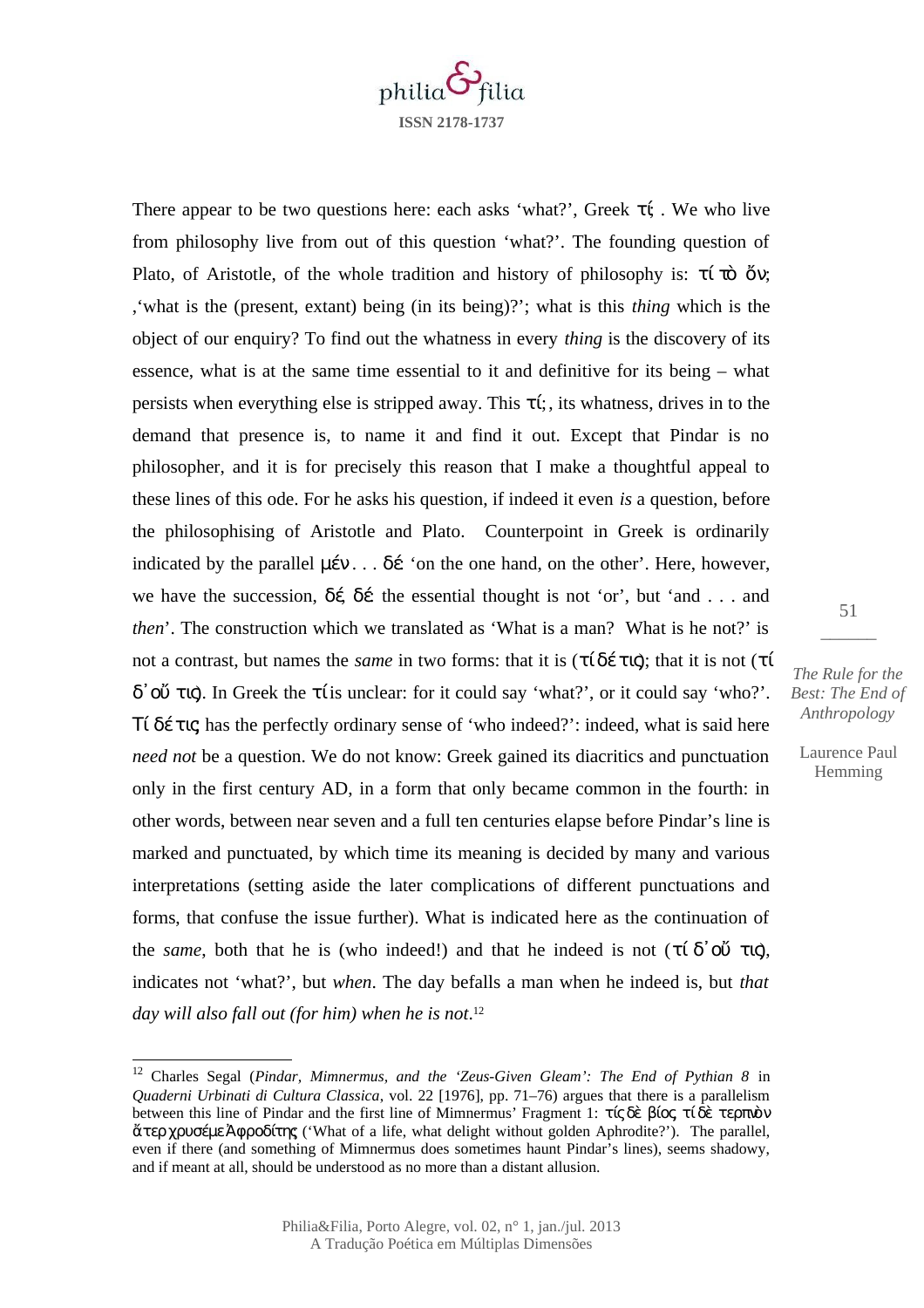

Little can convey in English the sense both of assertion, 'who indeed!' and its dissipation 'who, that he is not' of the succession in this line, which is followed by the phrase, difficult to translate –  $\sigma \kappa \tilde{\alpha} \varsigma \tilde{\delta} \nu \alpha \rho$  – a shadow,  $\sigma \kappa \tilde{\alpha} \varsigma$  of a dream. The word  $\breve{\text{o}}$ να $\alpha$  as many (but not all) commentators on this text have argued must be read as a subjective genitive; a shadow, literally, remembered or possessed of (by) a dream.[13](#page-9-0) Whose is the shadow in question? The word σκιά occurs in Homer, at the moment where Odysseus learns of his need to descend to the house of Hades, there where alone has Persephone been granted **νόος** the openness of understanding. The word Homer uses of each of those at Hades is ψυχή the word we ordinarily use for soul.[14](#page-9-1) Only Persephone has understanding and knowledge in Hades itself: every other soul of the dead is in an entirely different condition. With the exception of Persephone, Homer describes the souls in Hades thus: τ $\dot{\alpha}$  δε σκιαὶ άίσσουσιν: the others, these shades (who are also souls), flutter about, without understanding, unknowingly.<sup>[15](#page-9-2)</sup> To have understanding ( $\nu \tilde{\omega}$ ) means: to be ready for world and whatever befalls us through our being in the world and being worlded. Persephone, daughter of Demeter (mother of the earth) is that one who, belonging to Hades because she had been tricked into eating in his house, must return from the world to the underworld for a season of every year.<sup>[16](#page-9-3)</sup> To have openness for world,  $\nu\tilde{\omega}\zeta$  is to be ordered to the day, to the change it brings, and so to be subject to what the day decides. This is the opposite of 'constant-(unchanging)-presence (as presence-toself)', the state of mortals in death. To have  $\nu \tilde{\omega} \zeta$  is to be able to open the mouth for speech, λόγος, which means to be able to denote and know, and speak *of*, world. To be *without* openness for the world, understanding, νοῦς means: to be thrown back endlessly on myself, to become unchanging, the constant self-presence that is given only in the underworld, in death. To be thrown back endlessly means: to live only in

*The Rule for the Best: The End of Anthropology*

52  $\overline{\phantom{a}}$ 

<span id="page-9-0"></span><sup>13</sup> See L. Bieler, ΣΚΙΑΣ ΟΝΑΡ ΑΝΘΡΩΠΟΣ SKIAS in *Wiener Studien*, vol. 53, 1933, pp. 143–145; see also Peter Toohey, *Shades of Meaning in Pindar Pythian 8, 95–97* in *Quaderni Urbinati di Cultura Classica*, vol. 26 (1987), pp. 73–87, esp. p. 78. Toohey argues for (p. 78) "a dream 'felt by' a shadow".

<span id="page-9-1"></span><sup>14</sup> Homer, *Odyssey*, 10, 492.

<span id="page-9-2"></span><sup>15</sup> Homer, *Odyssey*, 10, 495. Toohey also shows that the reference to σκιά has a parallel in Homer (although he attributes the possession of 'wits' in the underworld to Teiresias and not, more correctly, to Persephone). Toohey indicates other places where σκιά is used in this sense of 'shade'. Cf. Aeschylus, *Seven Against Thebes*, 986–988.

<span id="page-9-3"></span><sup>&</sup>lt;sup>16</sup> This was the bargain (Olympian) Hermes made with (the underworld god) Hades.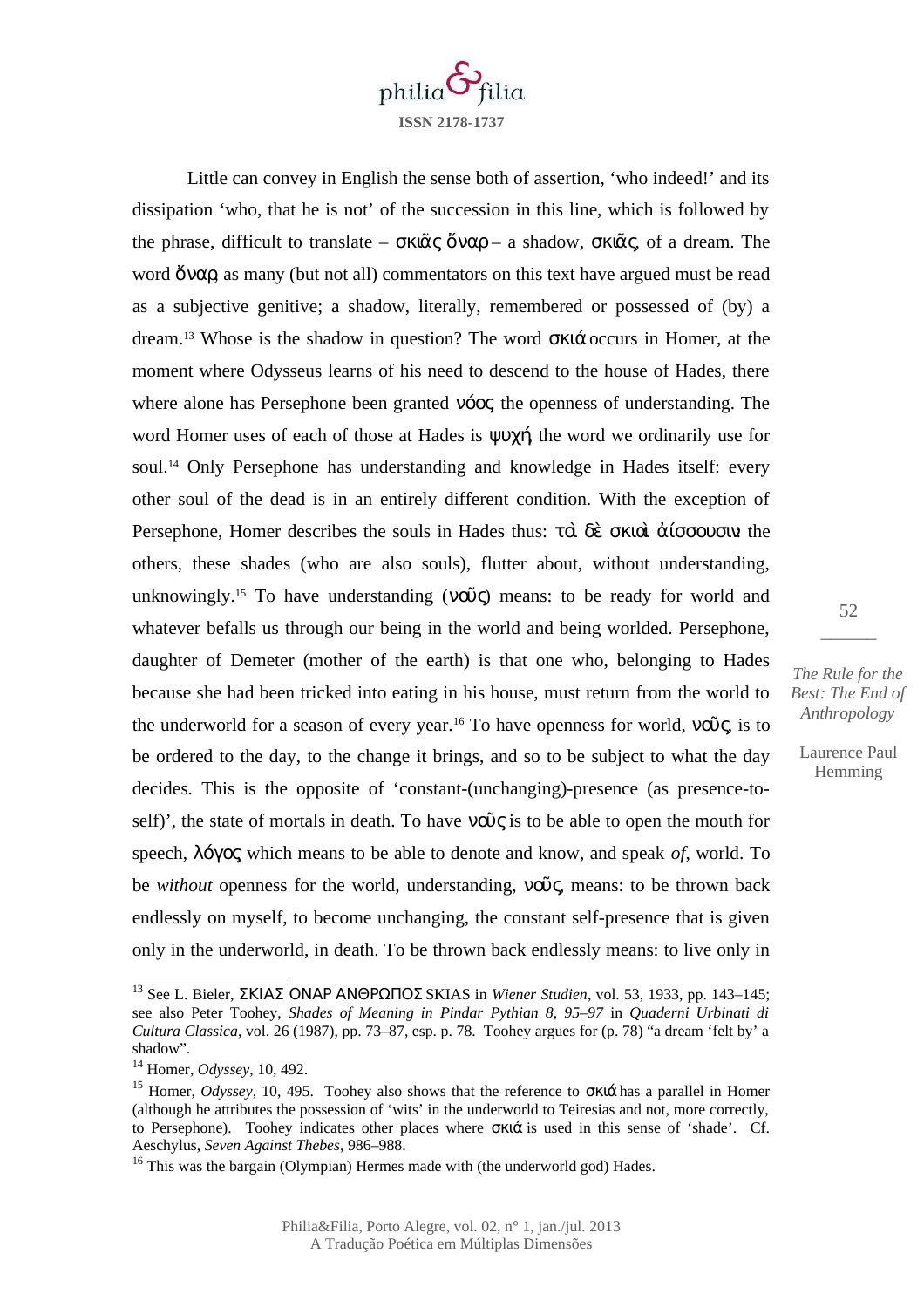

my memories. This is, as Pindar says, to have only my dreams for company. The momentary day will decide the dream that is had for the stretch of eternity that is death.

The encounter between Odysseus and the fluttering σκιαί, the souls and shades of Hades, occupies much of Book 11 of the *Odyssey*. The figures of Hades both are, and really, they are not. Achilles, who figures greatly in these passages, refers to them as βροτῶν εἴδωλακαμόντων. How are we to understand this phrase? A κημός is a muzzle or cloth, used to bridle a horse, or to protect the mouth and nose from the heat of the oven in a bakery: it is, therefore, a limiting covering, or a veil, that inhibits the proper use of the mouth. The proper use of the mouth is not only, or even primarily, for eating, nor even for breathing (and the dead can neither eat nor breath), but before this and above all, the mouth is for speaking –  $\lambda \acute{o} \gamma \alpha \zeta$ διαλέγεσθαι. The organ of speech is properly both the mouth and νοῦς, what we now speak of as mind, or better put, openness of understanding. The βροτῶν εἴδωλα καμόντων of which Homer speaks are therefore the images, or semblances (εἴδωλα) of mortals, but mortals who are muffled, restrained at the mouth, and so with respect to what they can say (with respect to speaking,  $\lambda$ όγος), whose power of knowing and denoting what they know is in evanescence. Not speechless entirely, but wreathed with only ghostly words, the vague and elusive language of dreams.

Pindar in these two lines names the whole of a life: the whole is that which had life in the world and could open world for itself and others, and the 'life' that follows in death, in the house of Hades, when mortals still are, and yet really are not. The proper word for this whole life is  $\psi \psi \chi \eta$  soul. Pindar names the measure of a whole life that is a soul, ψυχή. The last word that Pindar uses of a human life, however, is not ψυχή, but ἀιῶν, the 'sweetly-seeming life (μείλιχοςαἰών)' of which he speaks in the passage we have been considering, which is bright with a luminosity given by Zeus, and at the same time, itself Zeus-given (διόσδοτος), the best kind of life: the life in a full measure that Aristomenes' victory at the games both makes possible (for himself) and merits.

In his *De Cælo,* Aristotle says that the word αἰών was a divinely inspired name for the soul, given by our predecessors: Aristotle, therefore, explicitly returns

 $\overline{\phantom{a}}$ 

53

*The Rule for the Best: The End of Anthropology*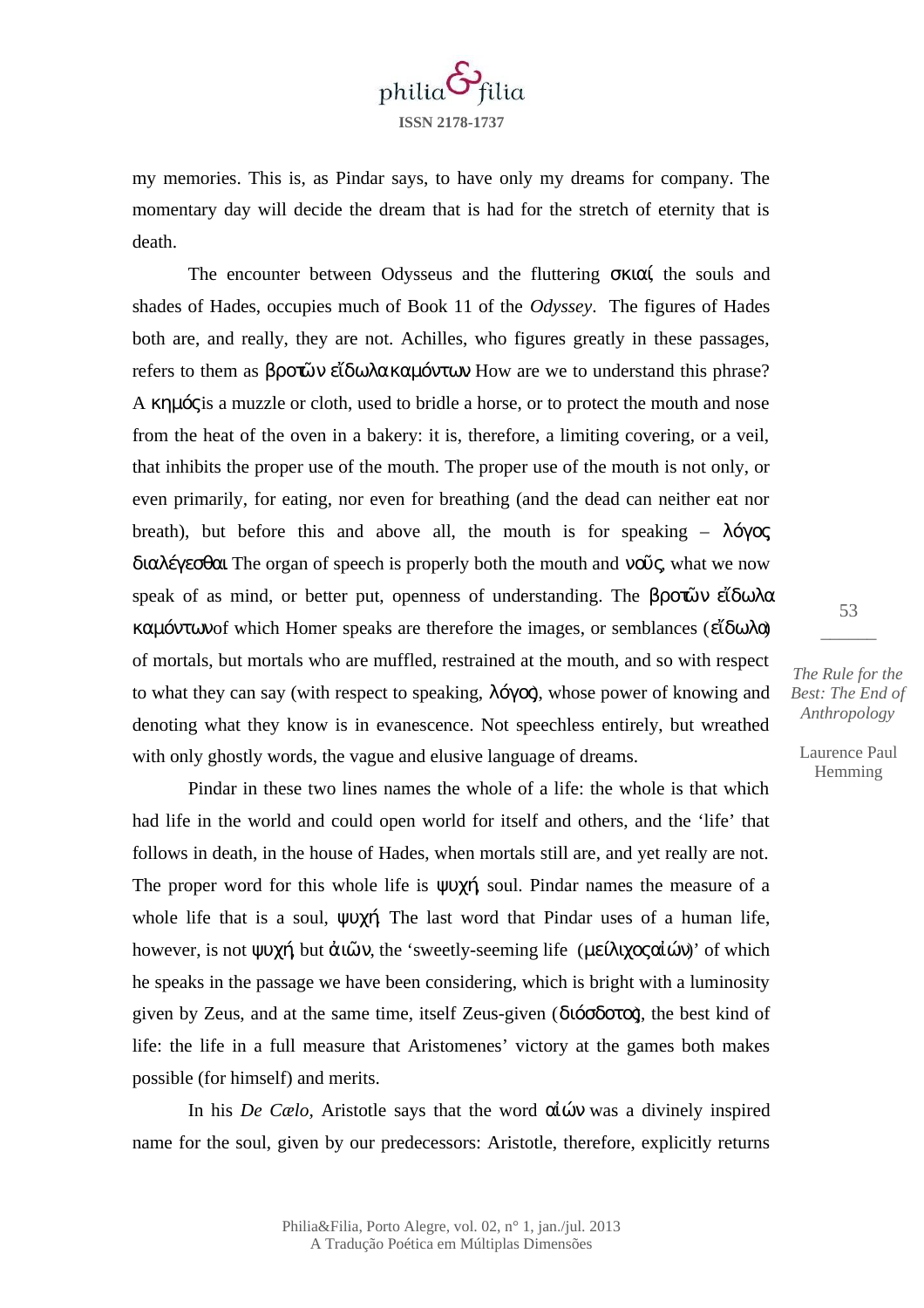

us to the previous (poetic) tradition to understand what this word means. Aristotle says that "indeed the 'all' as the extremity of the time of each living being, which according to its nature cannot be exceeded, is the surrounding  $\alpha\alpha\omega$  of each being".<sup>[17](#page-11-0)</sup> He adds, "according to the same thought, the all of the heavens and all time and the unlimited final containment is  $\alpha\overline{\omega}v$ , taking the name from  $\alpha\epsilon\overline{\omega}v\alpha\overline{\omega}$  (being ever), without death, and divine".<sup>[18](#page-11-1)</sup> Aristotle provides us with an unwitting commentary on these lines of Pindar, for he tells us how to understand the term  $\alpha\alpha\omega$  and he tells us how to relate the being of the individual soul to the being of the cosmos as a whole: they are related in the measure of their time,  $\alpha\dot{\omega}$ . Even in death, ever-being-thesame. We glimpse from whence the doctrine of the  $\dot{\alpha}$   $\rho \epsilon \tau \eta$  the so-called virtues as the 'perfecting' of the 'eternal' soul, could stem. The excellences ('virtues') of life are to be attained for the sake of what they will allot to us in the shaded dream-world, the memories, that will constitute the focus of our days at Hades.

In contrast to contemporary philosophy, neither Aristotle nor Pindar need thematise ontology (being as such, *my* being) through being-as-a-whole (metaphysical anthropology) in a metaphysical understanding of ontological difference: the being that I am belongs to being by its being bound together not in a metaphysical unity (the concept), but in the measure of time, which is in each case the *same*. The αἰών is at the same time the ψυχή, the soul, of every thing that lives, and the soul's apportionment to eternity itself and within the whole of the cosmos. There is, in other words, also no attempt to define the essence of the creature with respect to itself, as every metaphysical anthropology does: rather the essence of the creature is both read off from, and *only* from, and understood within, and *only* within, the entirety of the heavens and the whole of time. There is no prior 'subject', no 'essence of man', to be found in Aristotle or Pindar.

It is from here that we can understand how to read these lines of Pindar. For they stretch beyond the heavens, and beyond the natural time of each living being, but in a particular and most definite way. These lines begin with the day that befalls

54  $\overline{\phantom{a}}$ 

*The Rule for the Best: The End of Anthropology*

<span id="page-11-0"></span><sup>&</sup>lt;sup>17</sup> Aristotle, *De cælo*, 279 a 24 f. τὸ γὰρ τέλος το περιέχονον τῆς `καστουζωῆς χρόνοιοὗ μηθεν ἔξωκατὰ φύσιναἰών εκάστου κέκληται

<span id="page-11-1"></span><sup>&</sup>lt;sup>18</sup> Aristotle, *De cælo*, 279 a 25 f. κατά τὸν αὐτὸν δὲ λόγο καὶ τὸ τοῦ παν το οὐρανοῦ τέλο αλ τὸν πάνταχρόνονκαὶ τὴν ἀπείραν περιέχοντέλοςαἰων ἐστιν, ἀπὸ τοῦ ἀεὶ εἶναι αἰληφώςτὴν έπωνυμίαν άθάνατος και θέσος.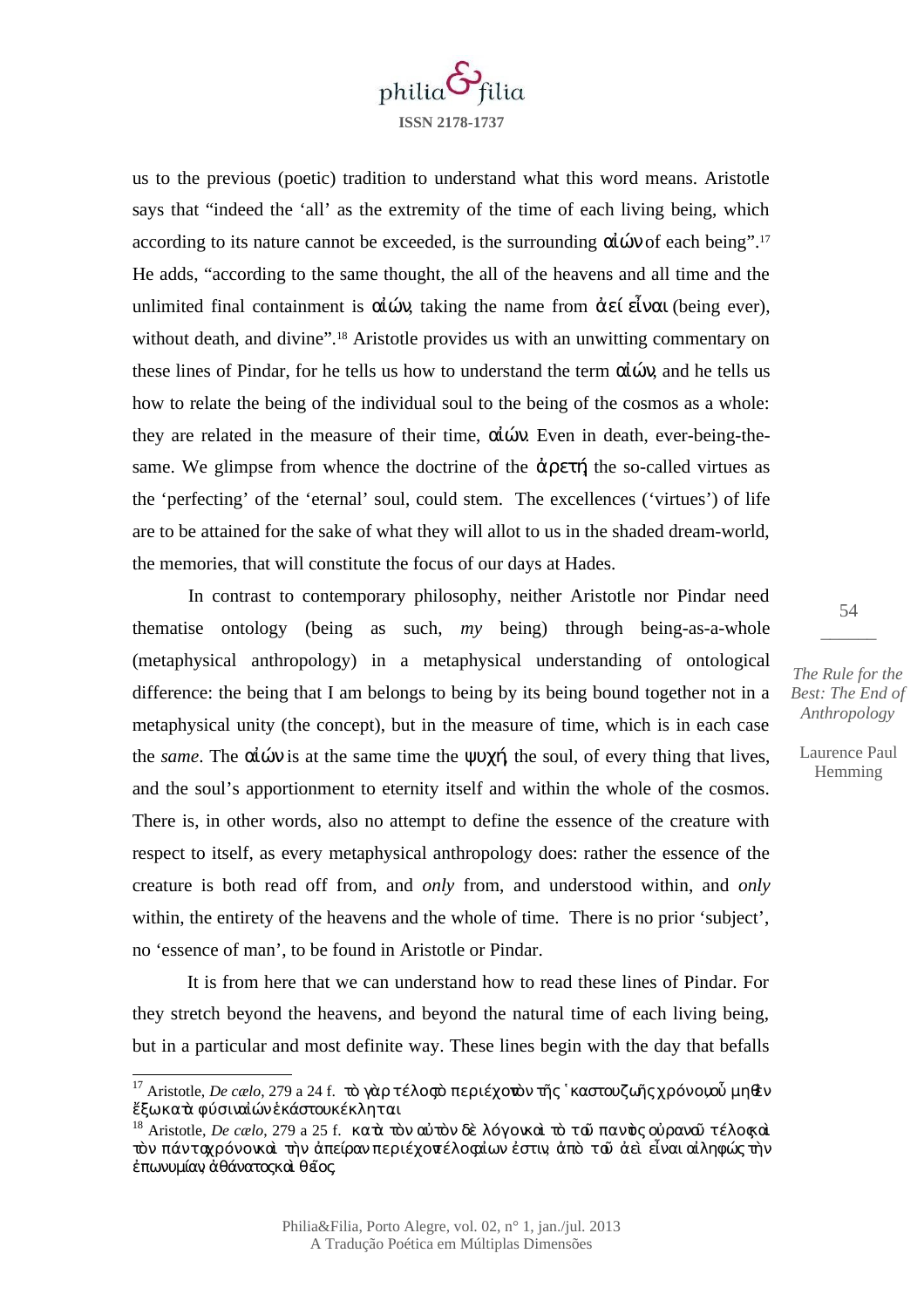

us, and end with the entirety that both contains us and sets us forth. However the entirety is read right into eternity, into where we will spend almost all of the eternity which befalls us: the house of Hades itself. The day that makes me is the highest and most resplendent dream that my shade may have. How is this day to be? Is it the day of the character of Aristomenes, the best of days belonging to that one named best of courage, or is it the ignominious day of his defeated opponents? Here only the fates will decide, abetted by the gods – it is the fates, abetted by Zeus as the highest god and therefore that one from whom the greatest light would fall, who will decide the fate of the mortal's day. It is the *day* which decides how eternity will stand for me, and *not* the other way round. The day of a mortal, a day god-given, given in the light of a god, that will be an eternal consolation (should such a day be granted).

I do not here want to read any kind of theology into these lines of Pindar: quite the reverse. Zeus is not a figure of the Christian God (the Father). Rather, we must recall the presence of Achilles, as both that one whom Odysseus goes into the house of Hades to meet, and whose name is placed as the very last word of the ode. Achilles does not terminate the ode by any accident. Achilles is *that one* whose fate was promised as one of two possibilities: either he should have a short life, but to stand in memory as glorious for every following generation, or he should enjoy long life but ignominy thereafter. Should he chose long life he must withstand that he will be forgotten by future generations (his shade will persist at Hades, unknown to others who live). The whole of Pindar's Eighth Pythian recalls and repeats (without naming) this founding myth of the life and reputation among men of the hero Achilles. The young Achilles, when he goes out to avenge the death of his beloved Patroclus therefore both *knows* his fate and *must make for himself the fate that he knows is to be his*. Glorious in all subsequent generations of men, never to be forgotten, of highest fame, assured to him in the dream in death that is his evermore. Visited by Odysseus, now dead and here in Hades, so Homer tells us, the 'peerless' Achilles appears to Odysseus as one who weeps.<sup>[19](#page-12-0)</sup> Achilles is, in this ode and for Pindar, in every sense, Aristomenes: best of courageous men on the field of battle.

55  $\overline{\phantom{a}}$ 

*The Rule for the Best: The End of Anthropology*

<span id="page-12-0"></span><sup>19</sup> Cf. Homer, *Odyssey*, 11, 472. ἀμύμονα . . . ὀλοθύρομένη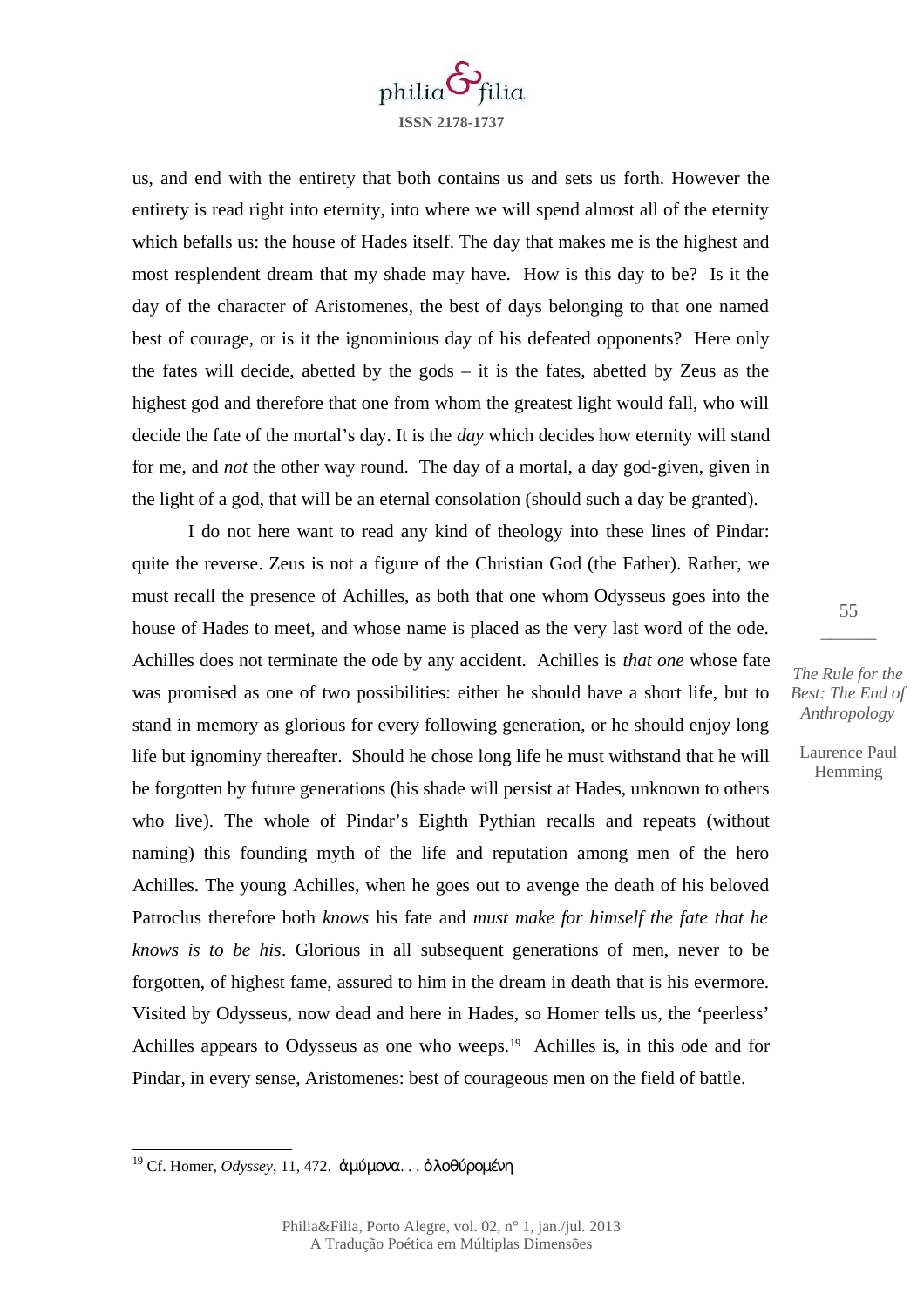

Yet this is not a contentless knowledge. The dream of a shade is the *content* of the day, the making of the man. The peerless Achilles, best of men, knows who he is, and he is the greatest of men, and this will now never change in eternal death. Of all men, a glorious light attends him (λαμπὸν φέγγος ἔπεστινἀνδρῶν). And yet he weeps.

One word we have left so far untranslated in Pindar's lines: ἄνθρωπος. The shade that dreams is named: ἄνθρωπος. In these three poetic words σκιᾶς ὄναρ ἄνθρωπος, a sentence on its own, both shade and ἄνθρωπος are subjects, in the nominative case. Mortals are those bound to the day, to whom the day is their lot. It falls as glory or ignominy. In glory is a honey-sweet  $\alpha\hat{i}\omega\hat{v}$ , which means, the whole of your time, both here and beyond the grave, will be decided in the day which is your measure. And yet the decision is yours: each man, each woman, each *mortal* must make of the day his and her respective fate. This is not anthropology *ex humani genere* but its very reverse: you, yourself, and only you, are both bound to the fate that befalls you, and this day must *be the making* of your fate. The word **άνθρωπος** is almost always translated in these lines as man; man as such: 'humanity'. It should and must be translated as *a* man, even as it also says *a* woman. The fates of men and women are always singular and particular, belonging to each of us: is always *mine*, and yet, as we can see so strongly implied in the commentary supplied by Aristotle, this singular destiny is *taken off* from beings as a whole, from the whole of the heavens, the  $o\dot{o}\rho a\dot{o} \dot{o}$  My fate befalls me as one among others, and so my fate unfolds before you, before them. My particularity, the essence that is mine, can never be taken off without cognisance of, nor without respect to, you, you in general, the rest of mortals. In Pindar, in Greek thought prior to the 'what' question of Plato and Aristotle, we do not look to define the 'essence' of humanity in terms of what is 'common' (κοινόν) to all, but rather the reverse: we ask 'who?': who is that *one*? The essence of a mortal being is his or her respective, absolute, specificity. The essence of a man is the man he *comes to be* (as final being-always in death) and so has *once* (in his day) been. He and she knows this only in death: this is his dream, when my life folds back on me but cannot change again. In death alone, and at Hades, I find myself in constant presence to myself. Unlike the constant presence of

*The Rule for the Best: The End of Anthropology*

56  $\overline{\phantom{a}}$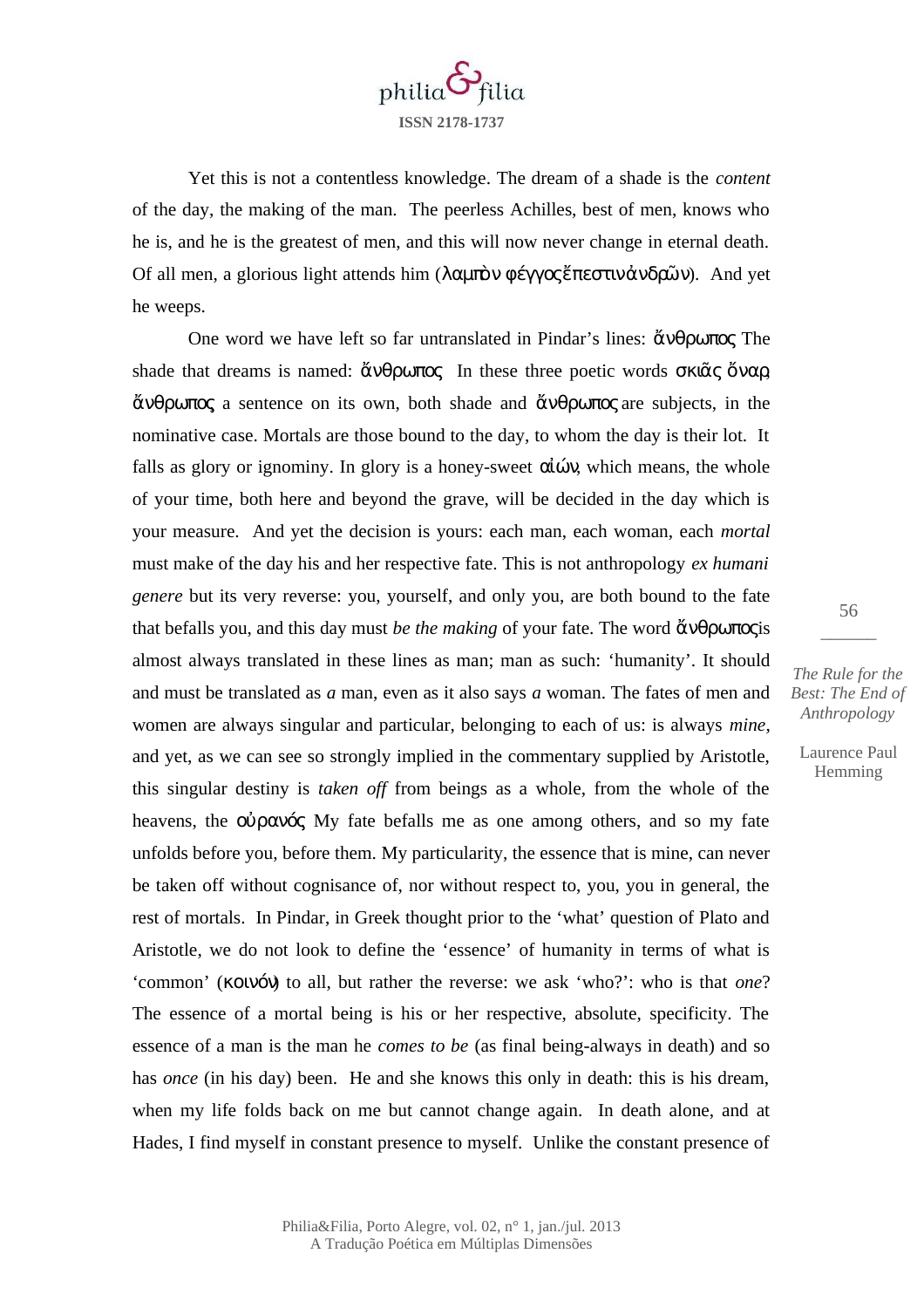

subjectivity, which has no content but is a mere empty thought  $-$  'I am', this constant presence contains in its memory and fixedness the fulness of my finished life.

Pindar indicates to us, prisoners of the Cartesian *cogito*, how the Greeks were able to speak of an ἄνθρωπος without an already-present 'anthropology'. The essence, the being, of the **ἄνθρωπος** is *only* the finished, fulfilled **βίος** the life of this specific man, woman, before us in each case, in death. There is nothing antecedent, no pre-defined essence, that is not substantially derived from the world in which a man arises, and lives, and has his day. How then from this, the sharpest of all individuations, can this be a politics? The last three lines of the Eighth Pythian switch, from the άνθρωπος to the πόλις– the city, the tribe, the nation. Not the πόλις in general, 'as such', to which there is also no preexistent essence, but the πόλις of Aigina. Aristomenes, best of courageous men, the  $\alpha \theta$   $\beta \alpha \pi \alpha \zeta$  question, has his being in the πόλις as among its best: to whom also Zeus, King Aiakōs, Telamon, Peleus and Achilles bear their witness, in Zeus, best of gods, all best of men. Aristomenes' triumph signifies that dear mother Aigina, κόμιζε which means (as an imperative) must take care and *is* taking care of the πόλις the city-life in question.<sup>[20](#page-14-0)</sup> Already at line 70 we have learnt that the feast for Aristomenes has brought the goddess Order ( $\Delta$ ίκα), the ordering-settling of  $\delta$ ίκη 'justice' (if we accept this translation) to the city. The attainments of the best of men: Achilles; Aristomenes; set the city at peace with itself and in harmony, which, Pindar says in the concluding lines, sets the city "on a journey of being-set-free" (ἐλευθέρω στόλω). The attainments of the best of men opens the honeyed-sweet life of freedom, not for a man, but in fact, and preeminently, for the πόλις entire.

It may have concerned you, therefore, that there is in my words an implicit attack on democracy and the doctrine of the state. My concern and attack, however, is against the metaphysical doctrine of the state, as much to be found in Hegel as it is in Marx, Nussbaum and others, itself grounded in a metaphysical anthropology. Does Pindar shed light on this for us? That the presence in the πόλις of the best of men is not the government, or rule (from  $\tilde{\alpha} \rho \chi \omega$  I rule), of excellent men, as a taking-

*The Rule for the Best: The End of Anthropology*

57  $\overline{\phantom{a}}$ 

<span id="page-14-0"></span><sup>&</sup>lt;sup>20</sup> For a discussion of Pindar's use of the present imperative, κόμιζε, and its significance in the political situation of Aegina in relation to Athens see Ilja Leonard Pfeijffer, *Pindar's Eighth Pythian: The Relevance of the Historical Setting* in *Hermes*, vol. 123 (1995), pp. 156–165, see esp. 164 f.